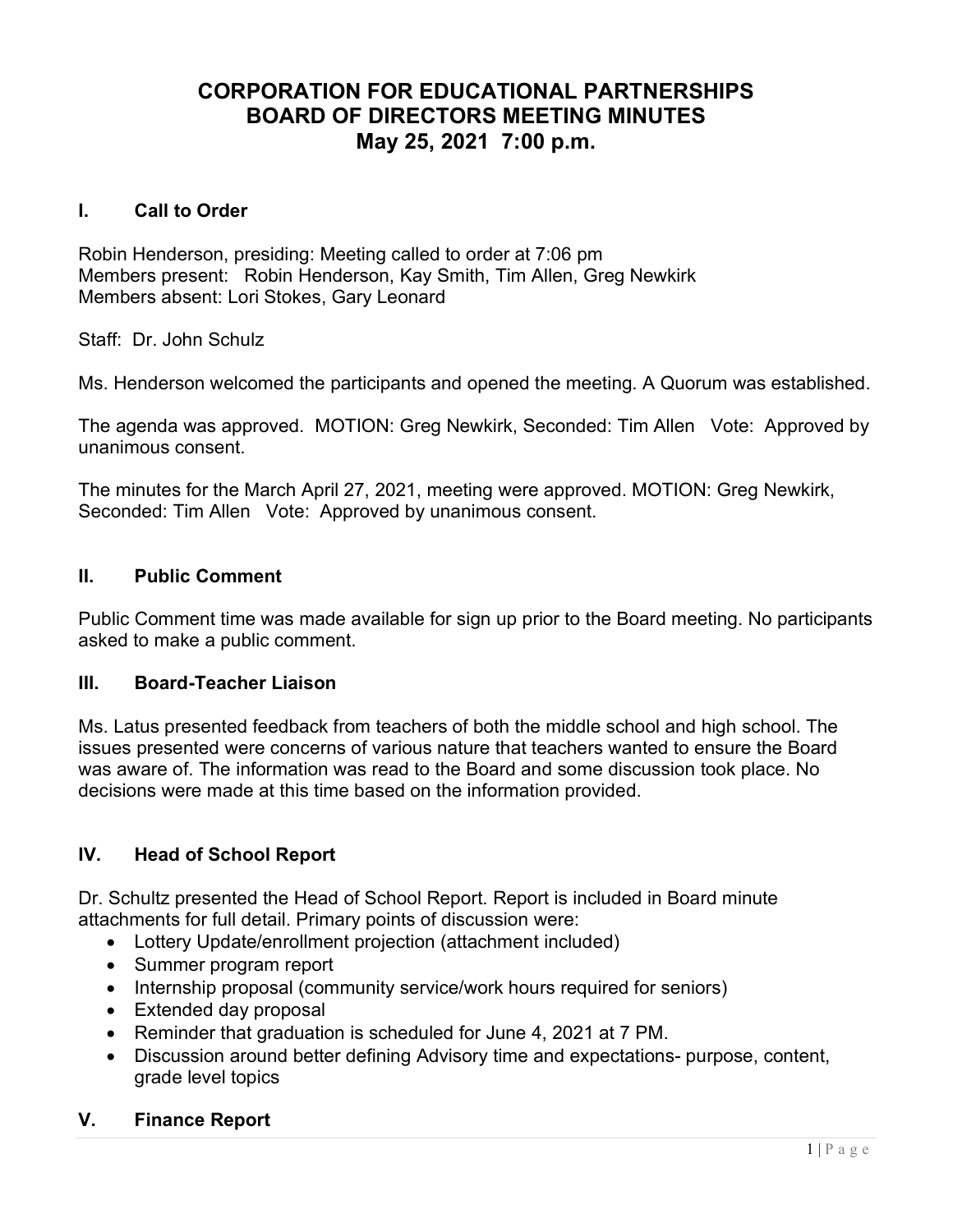Financial status report was provided. Attachments of what was discussed are included in minutes package.

## VI. State of the School

Dennis Noble provided an update on the High School. The update included:

- Anticipated graduation rate
- Efforts taken to get as many graduated as possible
- High School fall credit recovery status
- $\bullet$

Attachments with full detail are included in the minutes attachments.

Ethan Burton was unable to attend the meeting, so there was no Middle School update.

A Board training was conducted in May 2021 that covered basic responsibilities of Board members and a discussion on advancing the new high school building project.

### VII. Board entered closed session

At 8:51 pm the Board entered closed session to discuss personnel matters. MOTION: Tim Allen, Seconded: Greg Newkirk Vote: Approved by unanimous consent.

The Board left closed session and entered into the open session at 9:30 pm. MOTION: Tim Allen, Seconded: Greg Newkirk Vote: Approved by unanimous consent.

## VIII. Action Taken

A motion was made to approve a 3% increase to salaries for the 2021/2022 school year. MOTION: Kay Smith, Seconded: Tim Allen Vote: Approved by unanimous consent.

A motion was made to approve 3 new hires for the 2021/2022 school year. MOTION: Kay Smith Seconded: Tim Allen Vote: Approved by unanimous consent.

## IX. Next Board Meeting

Ms. Henderson stated the next Board meeting will be held on Tuesday, June 22, 2021.

## X. Adjournment